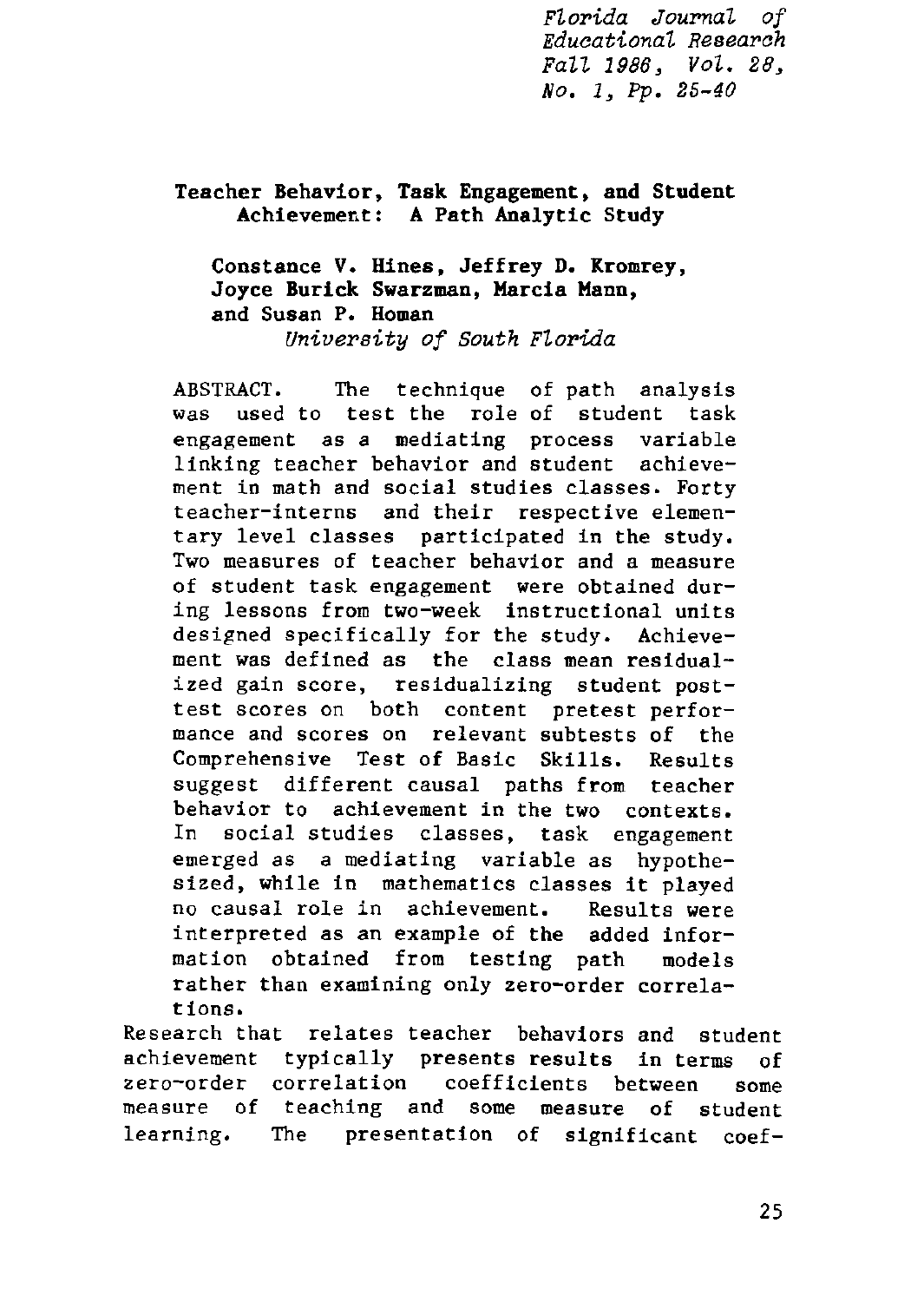ficients in such circumstances leads to the conclusion that the teacher behaviors are directly associated with student learning. The role that other variables,<br>such as mediating process variables, play in atudant as mediating process variables, play in student learning is often ignored. In many instances, limiting examinations of relationships among variables to simple bivariate correlations does not provide the opportunity to explore the inter-relationships among variables in the complex teaching-learning environ-<br>ment. The technique of path analysis (Podhagur, 1922. The technique of path analysis (Pedhazur, 1982; Li, 1975) provides an extension of the correlation method which yields more information about the processes by which significant zero-order coefficients result.

The purpose of this study is to determine the nature and strength of the relationship among certain teacher behaviors, class engagement in academic tasks (task engagement), and student achievement. The study demonstrates the type of information obtainable from path analysis that is lost if the analysis of these relationships is limited to simple zero-order correlations. A model relating teacher behavior, class engagement in academic tasks, and class achievement was **tested in two subject areas in elementary classrooms.** It was hypothesized that task engagement mediates the effect of teacher behavior on student achievement.

Figure 1 presents three path diagrams detailing possible relations among the three variables of<br>interest. Model A proposes anyor offects for the Model A proposes causal effects of teacher behavior on both engagement and achievement (straight single-headed arrow from the cause to the effect). In this model, engagement and achievement are correlated, but neither is hypothesized to causally influence the other (curved double-headed arrow). In contrast, Model B hypothesizes a causal effect of teacher behavior on task engagement and a subsequent causal effect of engagement on achievement, but no direct effect of teacher behavior on achievement. In this model, all of the effects of teacher behavior on achievement are mediated by task engagement. A more complex model is presented in Model C. Here, teacher behavior has both a direct effect on achievement and an indirect effect on achievement mediated through task engagement. The path model employed in this study is an adaptation of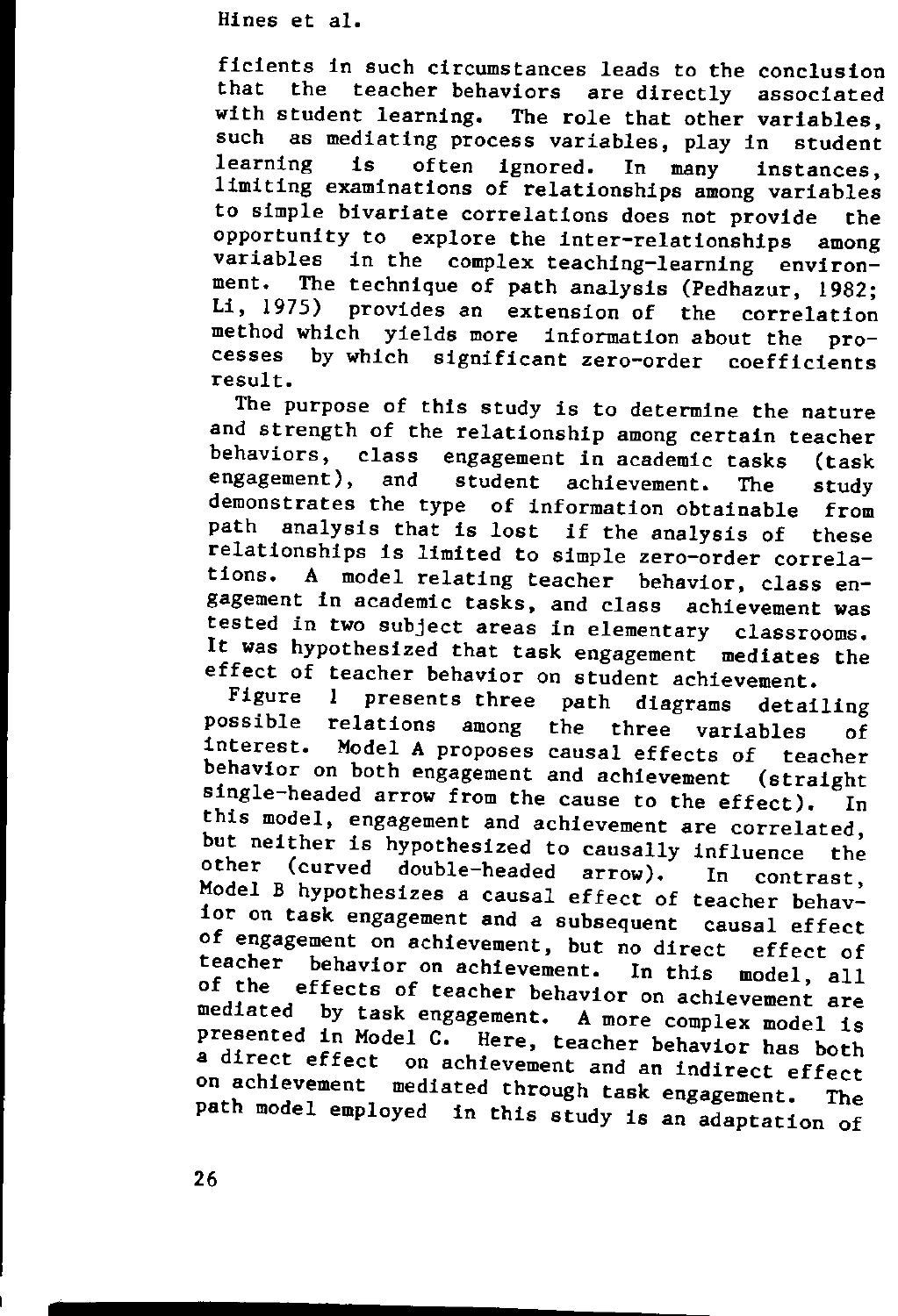# Figure 1

Three Path Models Relating Teacher Behavior, Task Engagement, and Achievement

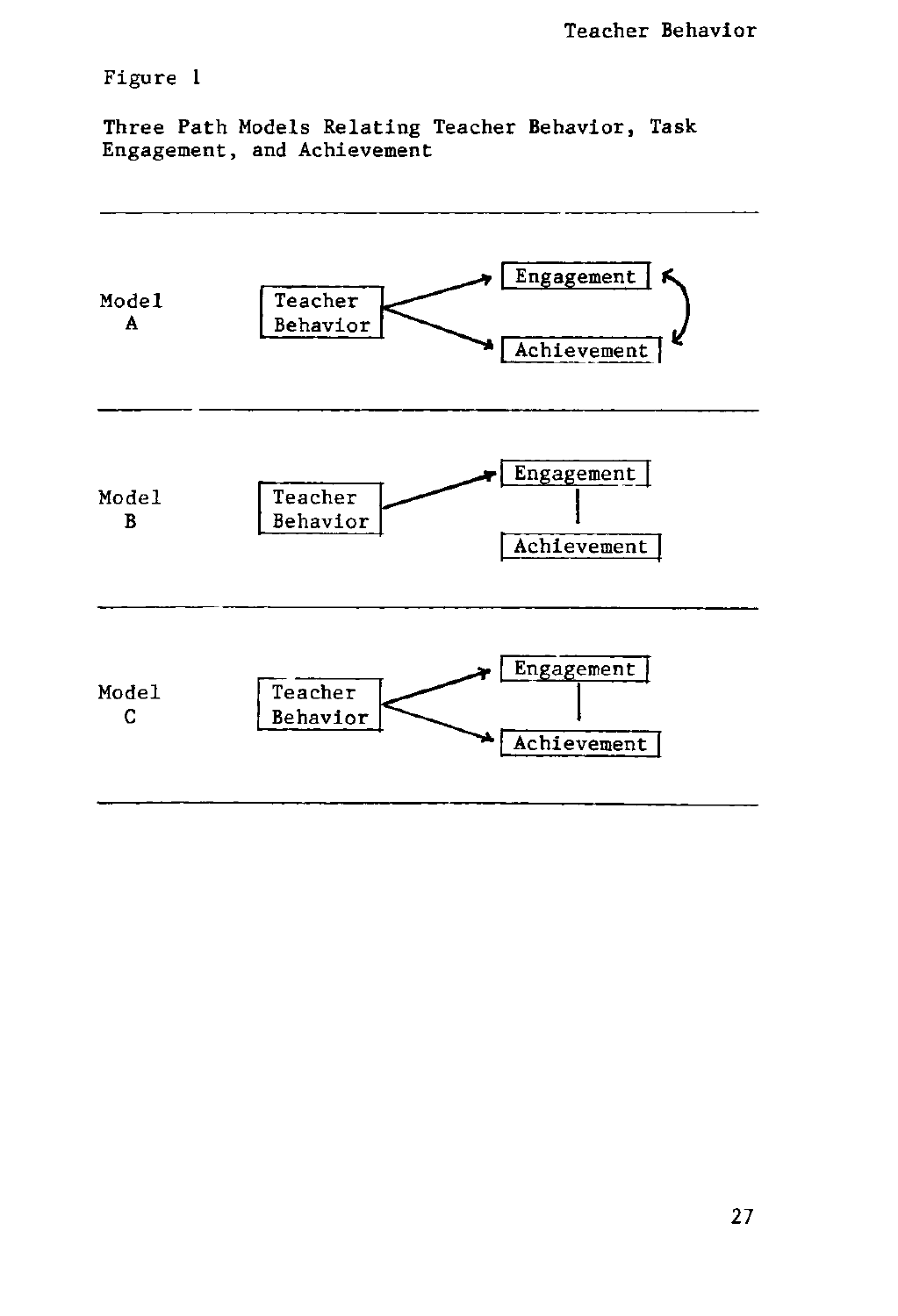Model C. Two measures of teacher behavior, correlated with each other but not causally related, are hypothesized to causally affect student achievement through both a direct path and an indirect path that is mediated by task engagement. The advantage of path analysis is that zero-order correlations may be decomposed into direct and indirect effects. This decomposition aids understanding the relationships among sets of variables.

The study was conducted using data originally collected for an internship research project at the<br>University of South Florida (Teacher Education Florida (Teacher Education Internship Project, 1984). Interns in elementary education taught a two-week unit in either mathematics or social studies to their respective classes. Measures of teacher performance and task engagement were<br>obtained by trained observers, Students in each trained observers. Students in each classroom were given a pretest and a posttest on the content covered in the two-week lessons, yielding a measure of student achievement.

#### Subjects

Participants were 40 teacher-interns and their respective second-, third-, and fifth-grade classes in<br>a school district served by the University. The a school district served by the University. The teacher-interns were in the final semester of their senior year and were enrolled in the elementary education program in the College of Education. Sixteen interns were assigned to teach a two-week mathematics unit to their classes. The remaining 24 interns were assigned to teach a two-week social studies unit to their classes. Class size ranged from 20 to 30 students.

#### **Lessons**

The content covered in the social studies units for the second and third grades related to the concept of symbols and their use; and content for the fifth-grade unit related to the concept of greatness and the lives<br>of two great men, in Aparis, it two great men in American history. The content covered in the mathematics units related to fractions. The guiding criteria for content choice were that the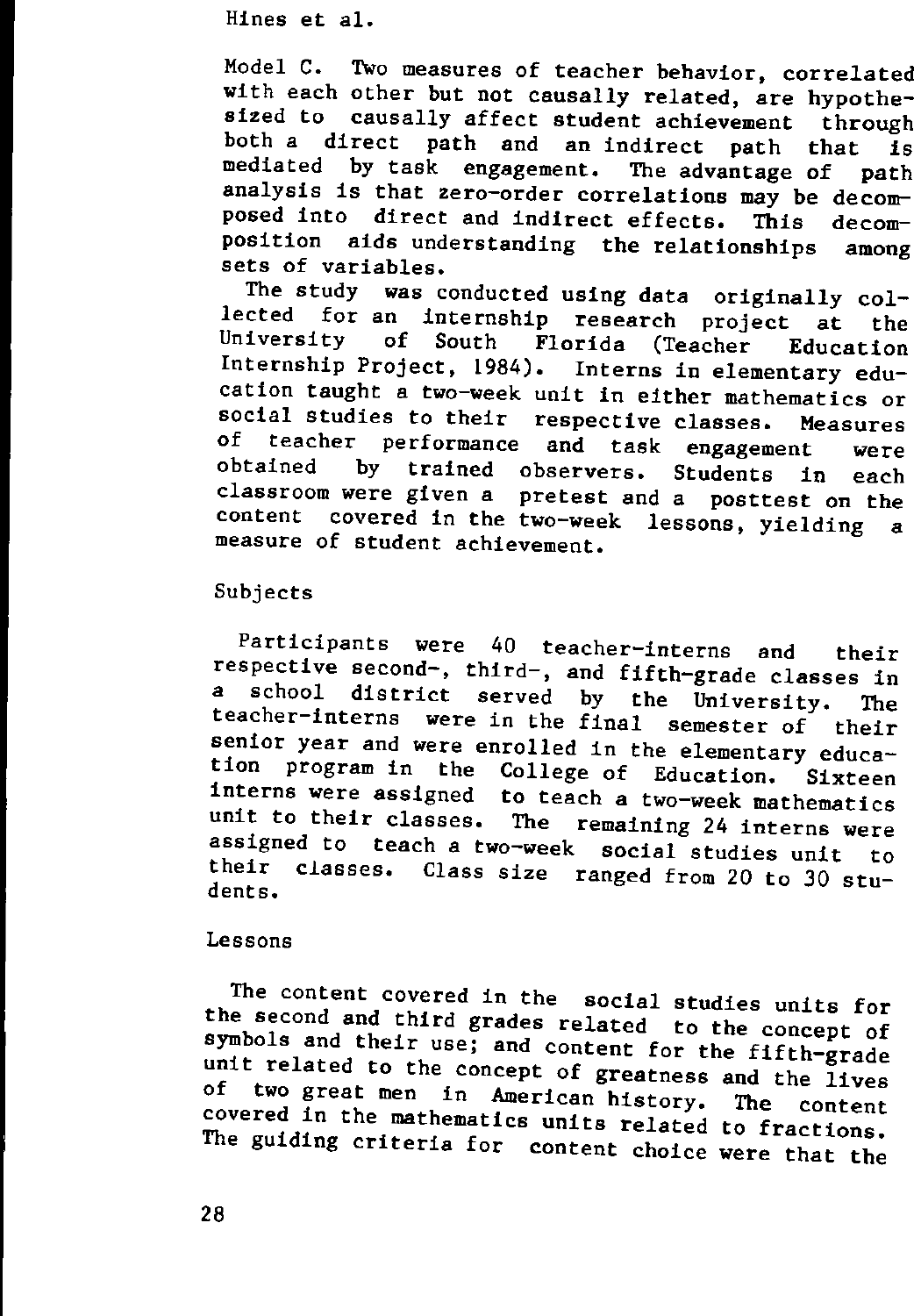content: (1) had not yet been taught to students, (2) would blend with the existing curriculum in the schools, and (3) would be of interest to and at an appropriate level of difficulty for the students. All materials and tests were developed by College of Education content specialists in conjunction with subject specialists from the College of Arts and Science and the College of Social Science.

### Instrumentation

Florida Performance Measure System (FPMS) Summative Observation Instrument. The FPMS Summative Observation Instrument (FPMS, 1983) was the instrument used **by trained observers to obtain measures of interns'** teaching performance. It is a categorical observation system composed of 37 low-inference behavioral indicators. The instrument is divided into two scales: one consisting of 20 indicators (Scale A) and the other consisting of 17 indicators (Scale B). Behaviors on Scale A may be regarded as teacher behaviors which facilitate student learning, while behaviors on Scale B may be regarded as inhibitors to student learning. For the purposes of this study, observational data were scored to yield two teacher performance scores - one for Scale A behaviors and the other for Scale B behaviors. Scores on Scale B were reversed so that teachers exhibiting fewer of the inhibiting behaviors received a higher score on the scale. Reliability studies on the FPMS instrument estimate an interobserver agreement coefficient of 0.85 for Scale A and 0.47 for Scale B (Micceri, 1984).

Task Engagement. Measures of task engagement were obtained by the observers on four different occasions during each observation period. The first measure was taken five minutes after the start of the lesson, the remaining three at 8-minute intervals thereafter. The task engagement measures were obtained by counting the number of students in the class who were not engaged in the required lesson activities at the given point in time and then computing the proportion of students in the class who were engaged appropriately. The mean proportion engaged over the four measures taken during each lesson was used as the estimate of task engage-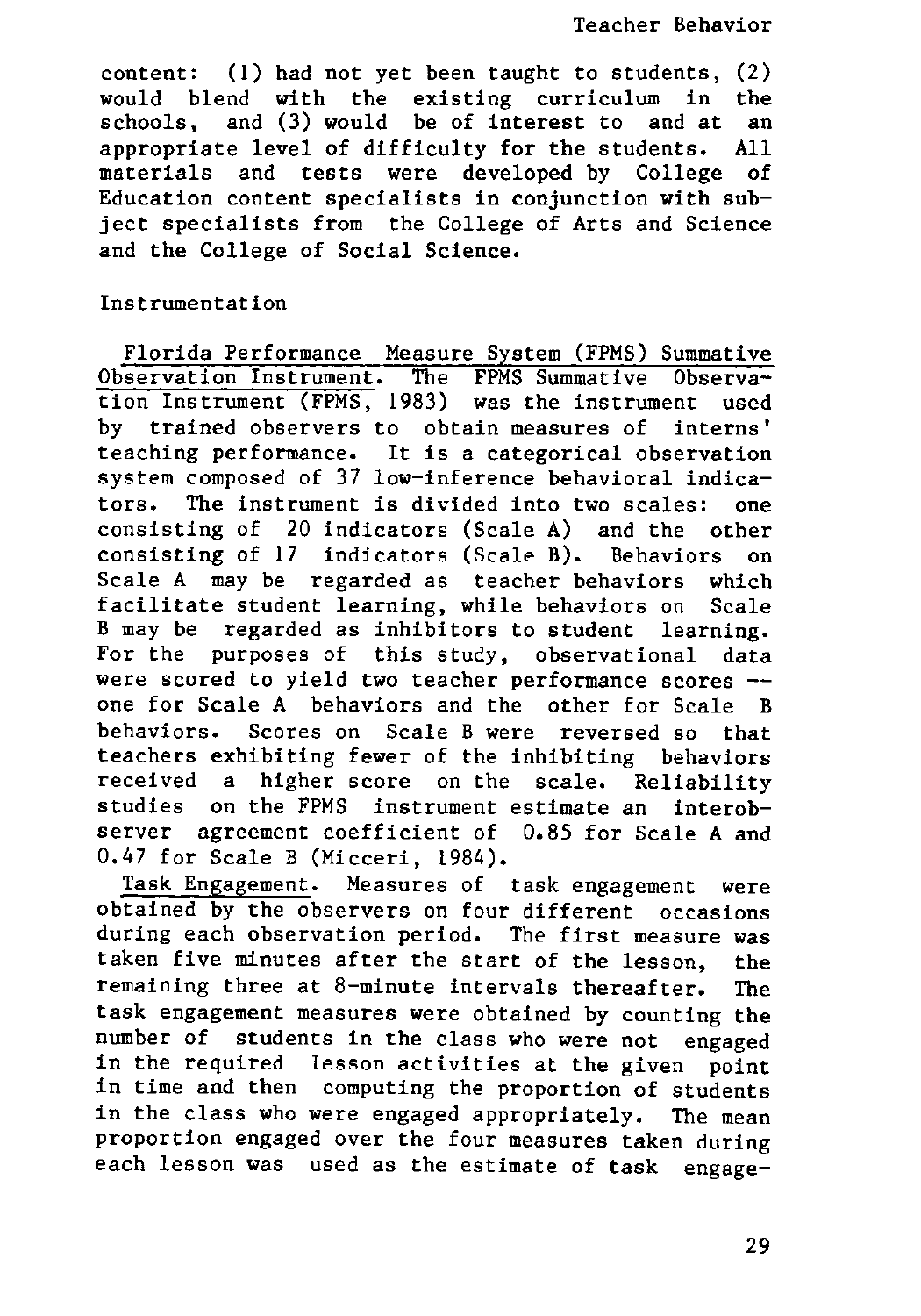ment for that lesson.

Instructional Units and Unit Tests. Six instructional units, three in mathematics and three in social studies (one for each grade level), were developed for the purposes of this study. Each unit contained ten 3D-minute lessons to be taught over a two-week period. The content and skills covered in each unit were judged by subject specialists to be appropriate and relevant for the given grade level.

Two alternative forms of a unit test were developed for each unit. One form was administered as a pretest and the other as a posttest to obtain measures of student achievement. Internal consistency estimates of reliability for the social studies and mathematics tests ranged from 0.70 to 0.75.

Comprehensive Test of Basic Skills (CTBS). Students'<br>scores on the math and reading subtests of the CTBS on the math and reading subtests of the CTBS examination were obtained from district files. These scores were used in conjunction with math and social<br>studies unit pretest scores to obtain relevant pretest scores to obtain relevant residulized gain scores as achievement measures for the students.

#### Procedure

Prior to the start of instruction on the unit, students in each class were given a unit pretest. Interns then taught the two-week math or social studies unit to their respective classes. To control for<br>the possible confounding effects of subsequence the possible confounding effects of extraneous<br>teaching influence on achievement, supervising **teaching influence on achievement, supervlslng teachers and university professors were requested not** to give specific assistance to interns in the teaching of these lessons. During this period, each intern was observed on two different occasions (once each week)<br>by two different trained observance allows in different trained observers while teaching a lesson in the unit. In addition to recording teacher<br>behavior, observers also obtained a recording observers also obtained a measure of task engagement on four different occasions during each observed lesson.

On completion of the unit, students were given a<br>unit posttest, Student achieves in posttest. Student achievement was computed as regressed gain scores. Posttest scores were regressed on pretest scores and CTBS scores in the related sub-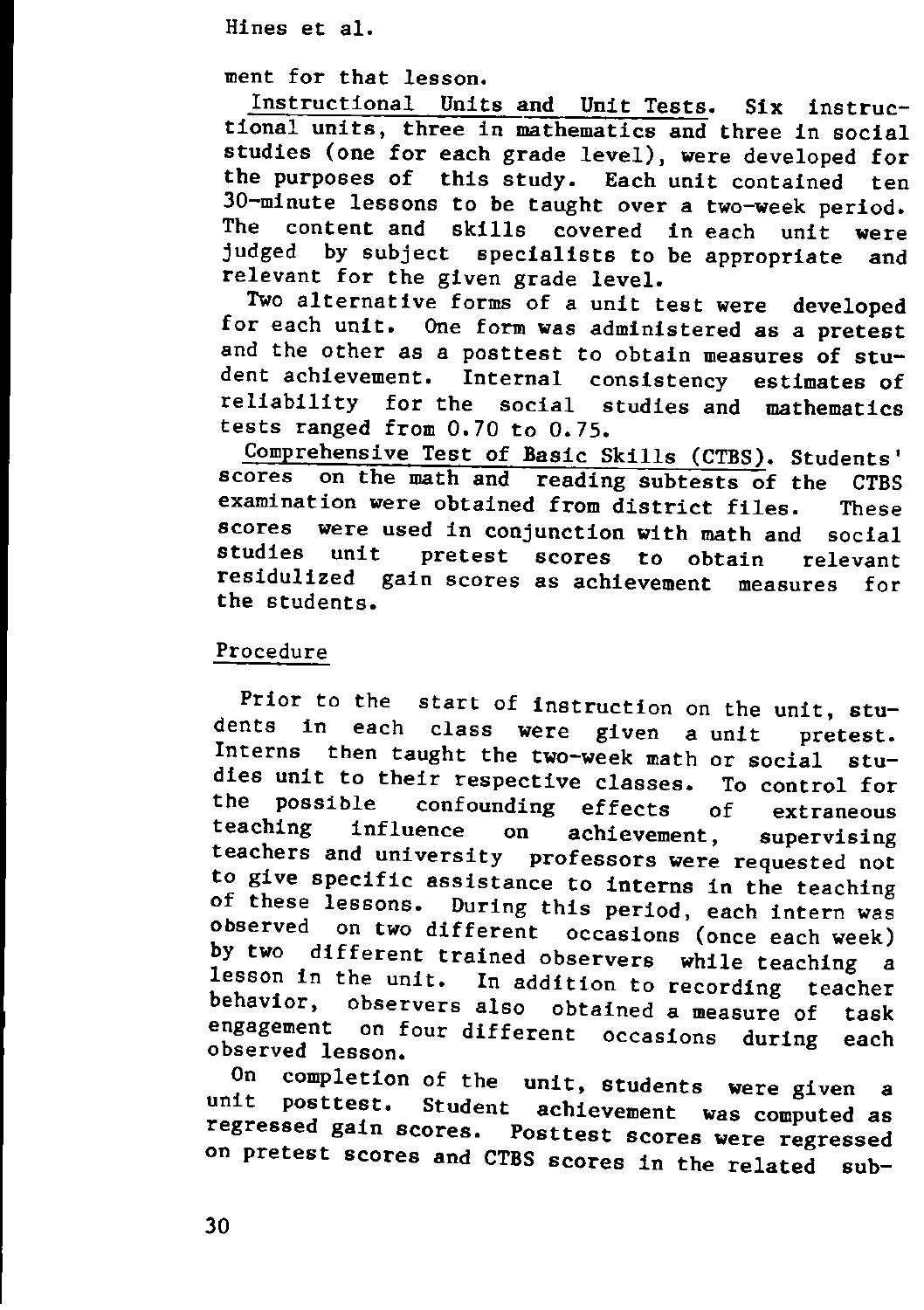ject. The residual from this regression **class mean served** of class achievement. Class **as the measure** means were used as the unit of analysis for the study.

### Results

Means and standard deviations of class scores on content tests, teacher performance, and task engagement are presented in Table 1 for the mathematics and social studies lessons. The mean mathematics pretest score was 9.7 while the mean posttest score was 15.0. On both examinations, the standard deviation among class means was 2.9. The mean task engagement score (i.e., the average proportion of class engaged in relevant academic tasks) was 0.86 with a standard deviation among classes of 0.06. For the social studies tests, variability among classes increased from pretest to posttest (from a standard deviation of 1.8 to 2.5), while the mean score increased from 11.3 to 16.4. Engagement in social studies lessons was similar to that in mathematics, having a mean of 0.87 and a standard deviation of 0.07.

Table 2 presents the correlation matrices relating teacher behavior, task engagement, and achievement for mathematics and social studies lessons. Examination of these matrices reveals a higher degree of relationship among the variables in the mathematics lessons than in the social studies lessons. For mathematics lessons, the highest correlations are between the Scale B teacher behaviors and both task engagement  $(r = 0.77, p < .05)$  and student achievement  $(r = 0.64, p \times .05)$ . In the social studies lessons. the correlation between Scale B behaviors and task engagement remains the highest correlation in the matrix ( $r = 0.51$ ,  $p \lt 0.05$ ) while that between Scale B behaviors and achievement drops to essentially zero  $(r = -0.03)$ . In both matrices, a moderate, positive relationship is observed between task engagement and achievement ( $r = 0.46$  and 0.35,  $p \lt 0.10$  for the mathematics and social studies classes, respectively).

Separate path analyses were performed for each subject area. The data were combined across grade levels within subject areas because the initial analyses of these data suggested that achievement patterns were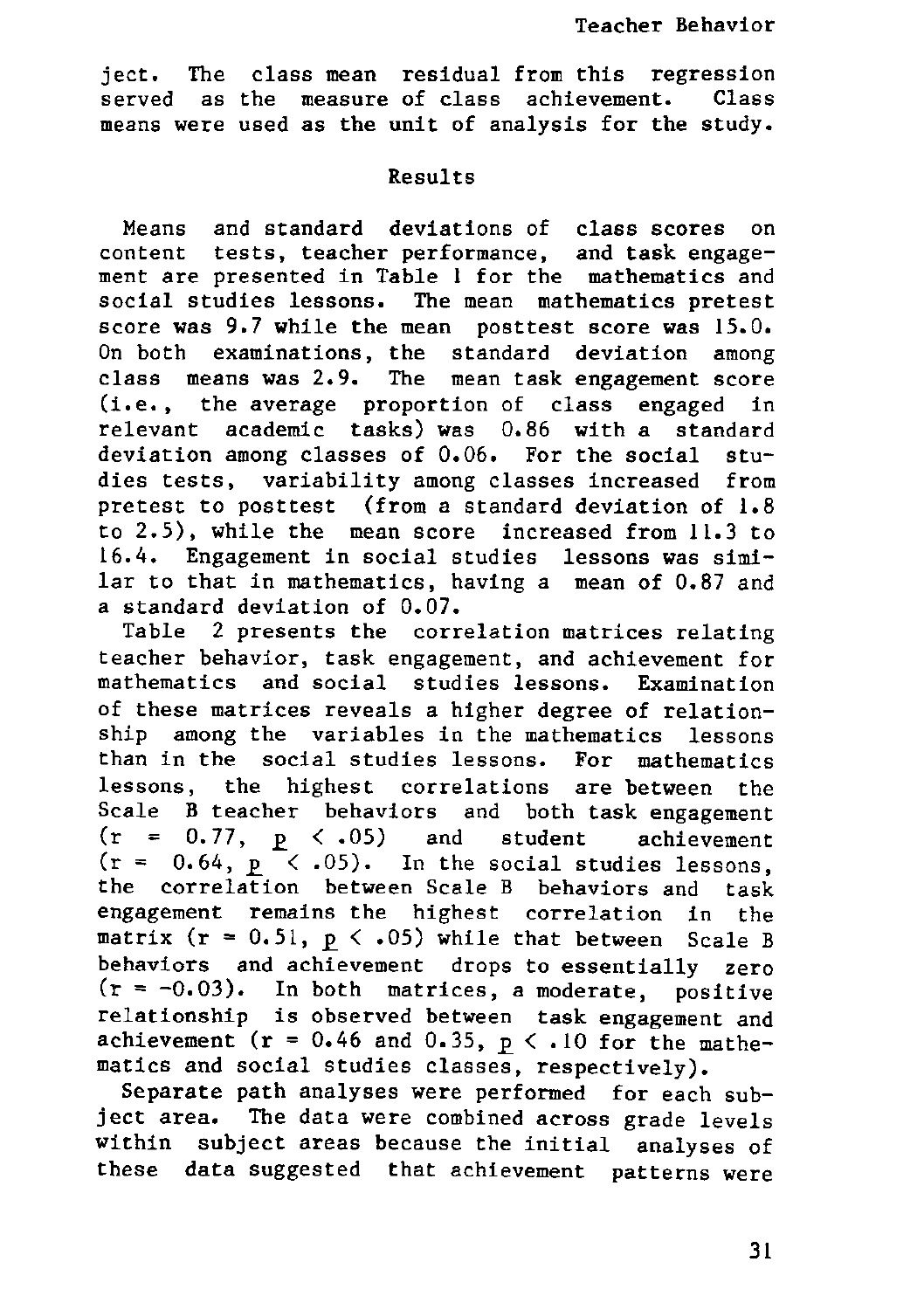Table 1

Means and Standard Deviations of Student Test Scores and Teacher Performance Measures for Mathematics and Social Studies

|                        | Mathematics |      |      | Social Studies |
|------------------------|-------------|------|------|----------------|
| Measures               | X           | SD   | X    | SD             |
| Pretest (class means)  | 9.7         | 2.9  | 11.3 | 1.8            |
| Posttest (class means) | 15.0        | 2.9  | 16.4 | 2.5            |
| FPMS Scale A           | 49.0        | 8.7  | 48.4 | 7.7            |
| FPMS Scale B           | 50.2        | 10.3 | 50.6 | 6.7            |
| Task Engagement        | .86         | .06  | .87  | $\cdot$ 07     |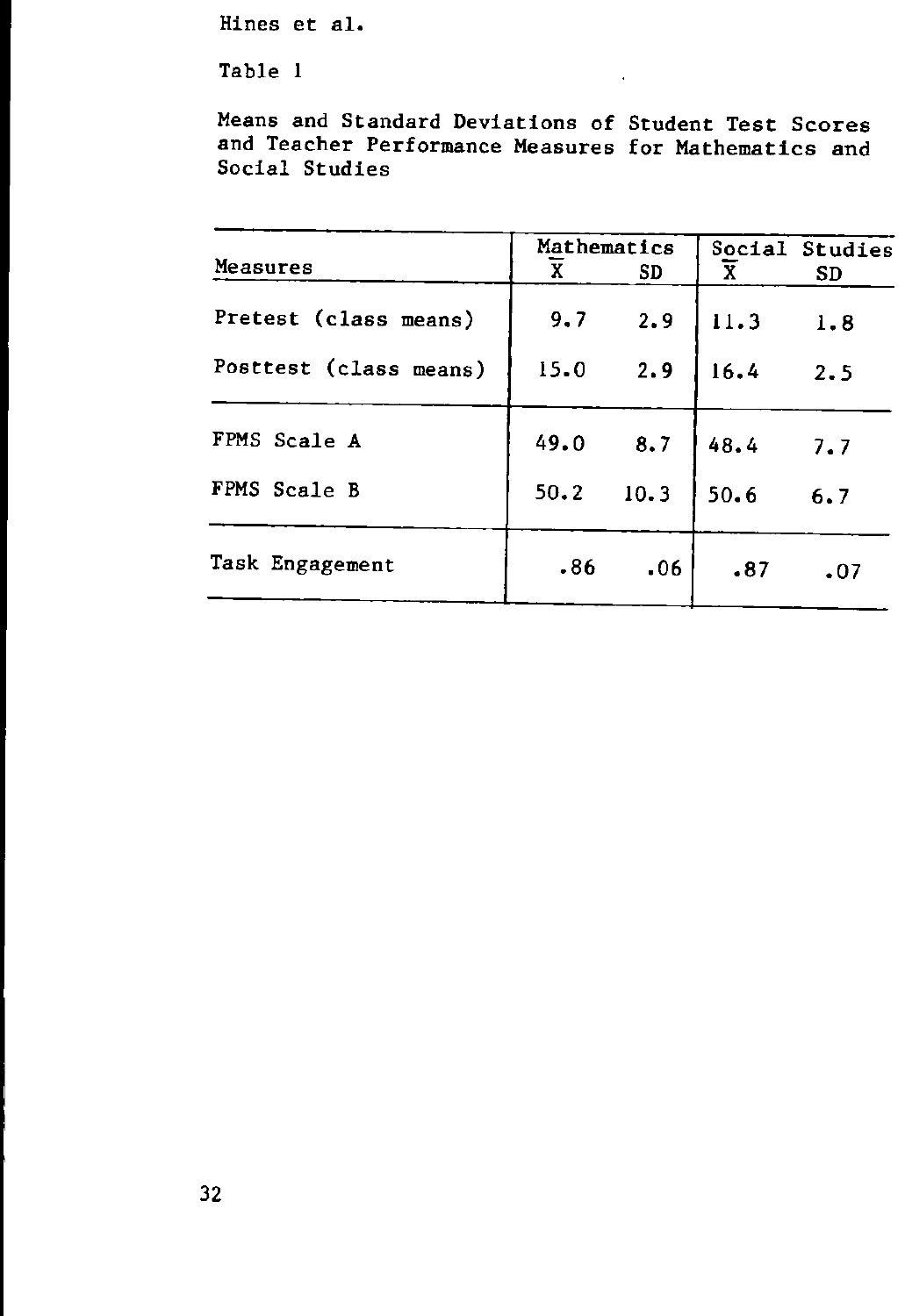Table 2

Zero-Order Correlations Between Teacher Performance Scores, Task Engagement, and Achievement for Mathematics and Social Studies

| Classes               | Engagement | Scale A          | Scale B |
|-----------------------|------------|------------------|---------|
| Math $(n=16)$         |            |                  |         |
| Achievement           | $.46*$     | .32              | $.64**$ |
| Engagement            |            | .38 <sub>1</sub> | $.77**$ |
| Scale A               |            |                  | $.56**$ |
| Social Studies (n=24) |            |                  |         |
| Achievement           | $.35*$     | .22              | $-.03$  |
| Engagement            |            | .17              | $.51**$ |
| Scale A               |            |                  | .22     |

\*<u>p</u> < .10 *\*\*E. <* .05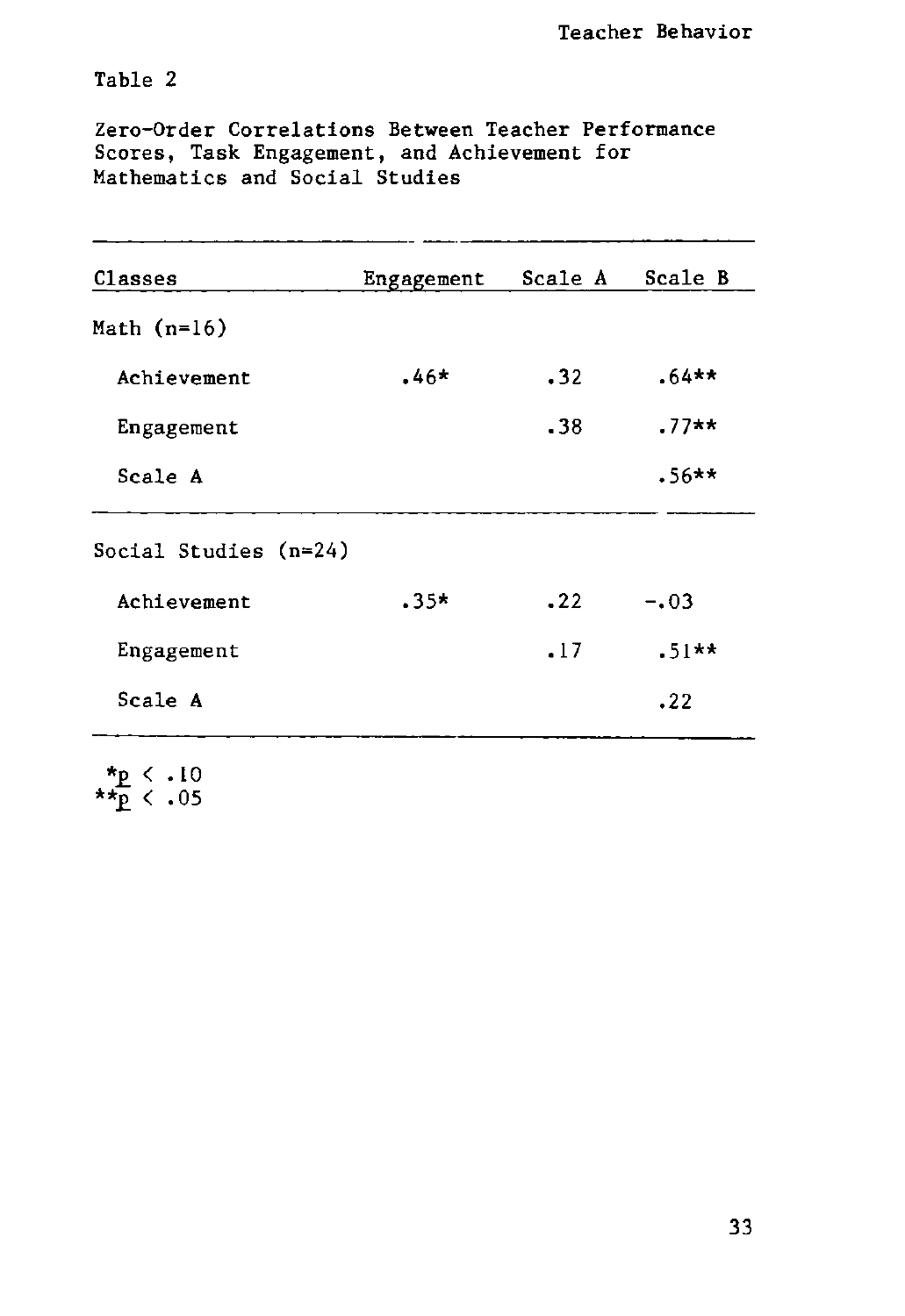not different among the second-, third-, and fifth grade classes (Teacher Education Internship Project, 1984).

Mathematics Lessons

Figure 2 shows the path model for the mathematics<br>classes. The numbers in parentheses are zero-order The numbers in parentheses are zero-order product-moment correlations, and the other numbers are path coefficients (standardized partial regression coefficients). The decomposition of the zero-order correlations among variables in the model is presented in Table 3. A significant correlation coefficient is observed between Scale B teacher performance scores and student achievement. Decomposition of this correlation shows a significant direct effect of the teacher performance measure on achievement (path coefficient =  $0.74$ ,  $p < 0.05$ ), one that is even greater than the zero-order correlation  $(r = 0.64)$ . This substantial direct effect indicates that less frequent use by the teacher of these ineffective behaviors (inhibitors of learning) resulted in higher levels of student achievement in the mathematics classes. The moderate zero-order correlation of 0.32 between Scale A teacher performance scores and student achievement<br>results from:  $(1)$  a direct path coefficient of  $-0.06$ (1) a direct path coefficient of  $-0.06$ . (2) an indirect path coefficient of 0.01 and (3) a non-causal effect of 0.37. Both the direct and indirect paths from this measure of teacher behavior are essentially zero. Thus the observed correlation between Scale A teacher behaviors and student achievement is attributable almost entirely to non-causal effects (i.e. effects for which the direction of causation cannot be determined).

The significant zero-order correlation between task engagement and achievement ( $r = 0.46$   $p \le .10$ ) is decomposed into an essentially zero direct effect (path coefficient =  $-0.09$ ) and a substantial noncausal effect of 0.55. The path diagram in Figure 2 clarifies the nature of this relationship between<br>engagement and achievement. The obtained zero-order The obtained zero-order correlation results from both engagement and achievement sharing a common prior cause -- Scale B teacher behavior. Thus, the obtained correlation between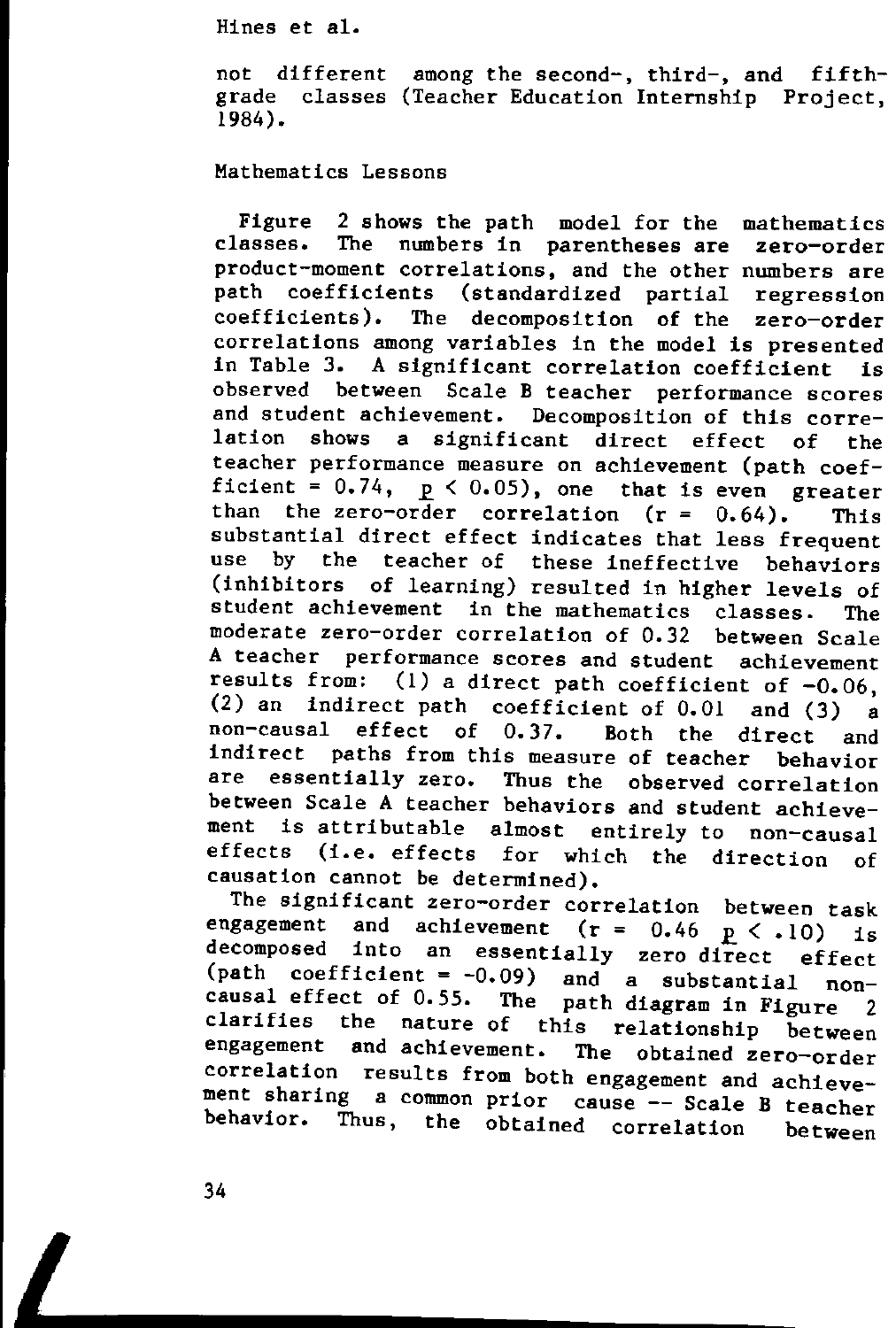## Figure 2

Path Model Relating Teacher Behavior, Task Engagement, and Achievement in Mathematics Classes



## Table 3

A Decomposition of Zero-Order Correlations with Class Achievement for Mathematics Classes

| Indirect<br>Non-causal |
|------------------------|
|                        |
| 0.01<br>0.37           |
| $-0.07$<br>$-0.03$     |
| 0.55<br>none           |
|                        |

```
\star \star \overline{p} < .05
```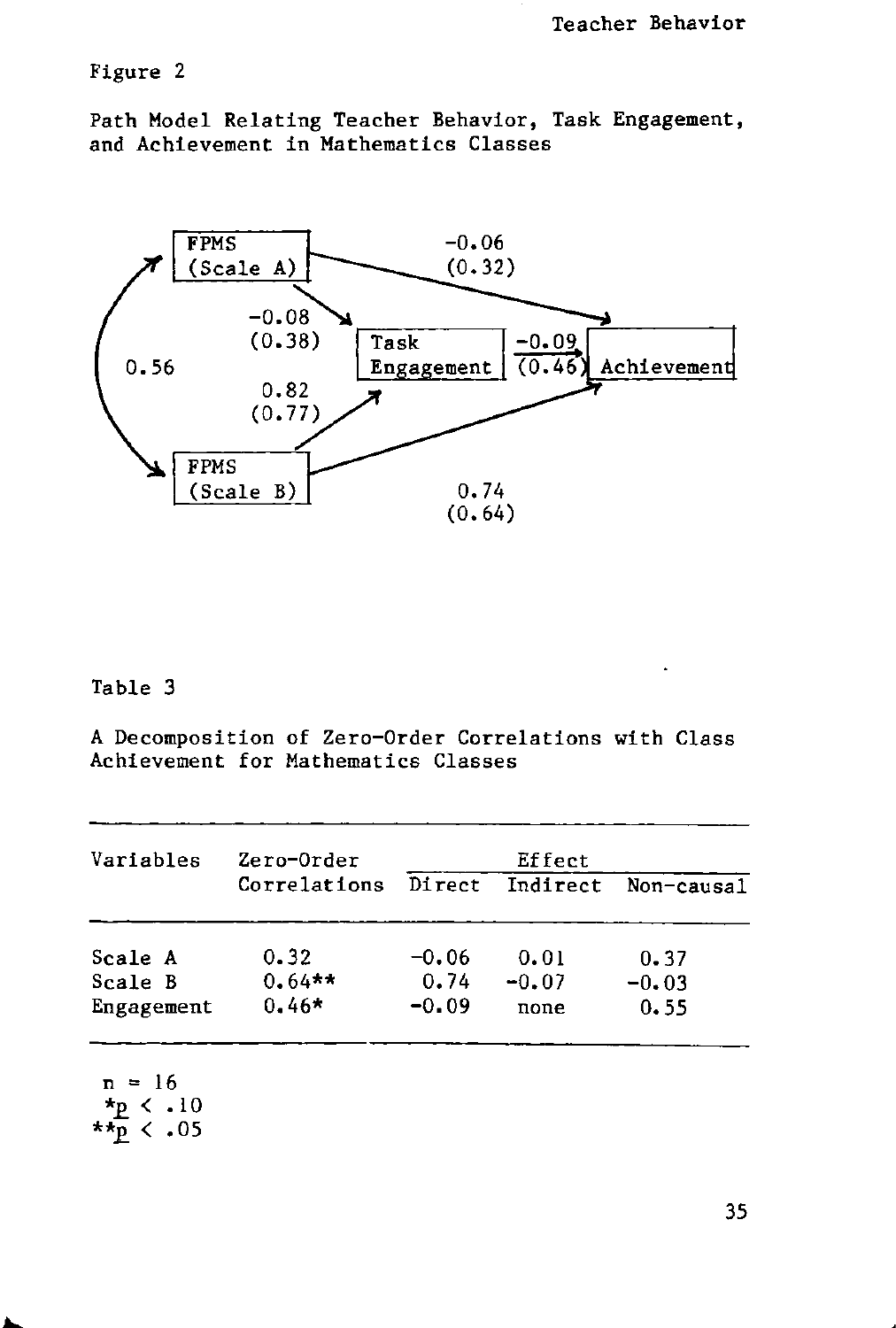engagement and achievement in mathematics classes is a **spurious one.**

Since the indirect effects associated with each of the two teacher performance measures was essentially zero, the hypothesized relationship of student task engagement as a mediator of the effects of teacher behavior on student achievement was not supported by the data from the mathematics classes.

# Social Studies Lessons

The path diagram for the social studies classes is illustrated in Figure 3, and the decomposition of the zero-order correlations is presented in Table 4. Examination of the path diagram and the table suggests that in these classes, task engagement did mediate the effect of teacher behavior on student achievement.<br>The path diagram and the table suggest that the diagram and the table suggest that the effects of teacher behavior (as measured by Scale B)<br>on achievement are accounted for by:  $(1)$  e direct achievement are accounted for by:  $(1)$  a direct path from teacher behavior to achievement (path coefficient =  $-0.32$ ), and (2) an indirect path from teacher behavior through task engagement to achievement (path coefficient  $= 0.24$ ).

An interesting and unanticipated result is the reversal of the direction of effects in comparing the direct and indirect paths. The appearance of a negative direct effect of teacher behavior on student achievement suggests that the occurence of fewer ineffective teacher behaviors is associated with less student learning. However, the positive indirect path from teacher behavior through task engagement to student achievement indicates that the less frequent the occurrence of these same inhibiting behaviors the greater was the task engagement, which in turn contributes to achievement (this is the mediating effect). Thus, the zero-order correlation is accounted for by a negative direct and a positive indirect effect of essentially the same magnitude resulting in a correlation which is nearly zero.

In contrast to the mediating effect obtained for Scale B behaviors, Scale A behaviors show only a direct effect on achievement (path coefficient = 0.21). As seen in the decomposition of correlations,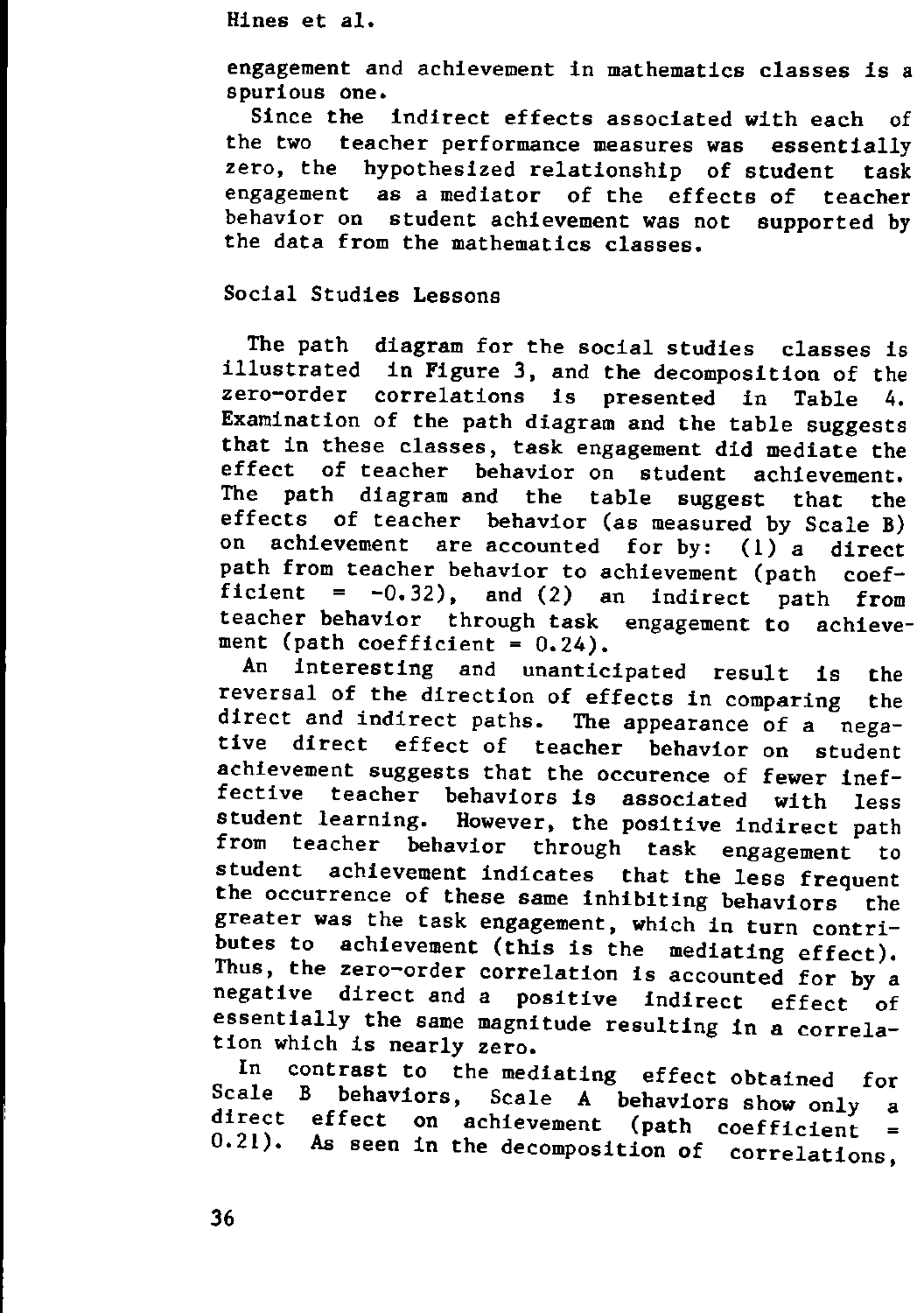# Figure 3

Path Model Relating Teacher Behavior, Task Engagement, and Achievement in Social Studies Classes



### Table 4

A Decomposition of Zero-Order Correlations with Class Achievement for Social Studies Classes

| Zero-Order   |         |          |            |
|--------------|---------|----------|------------|
| Correlations | Direct  | Indirect | Non-causal |
| 0.22         | 0.21    | 0.03     | $-0.02$    |
| $-0.03$      | $-0.32$ | 0.24     | 0.05       |
| $0.35*$      | 0.48    | none     | $-0.13$    |
|              |         |          | Effect     |

 $\frac{1}{12}$  < .10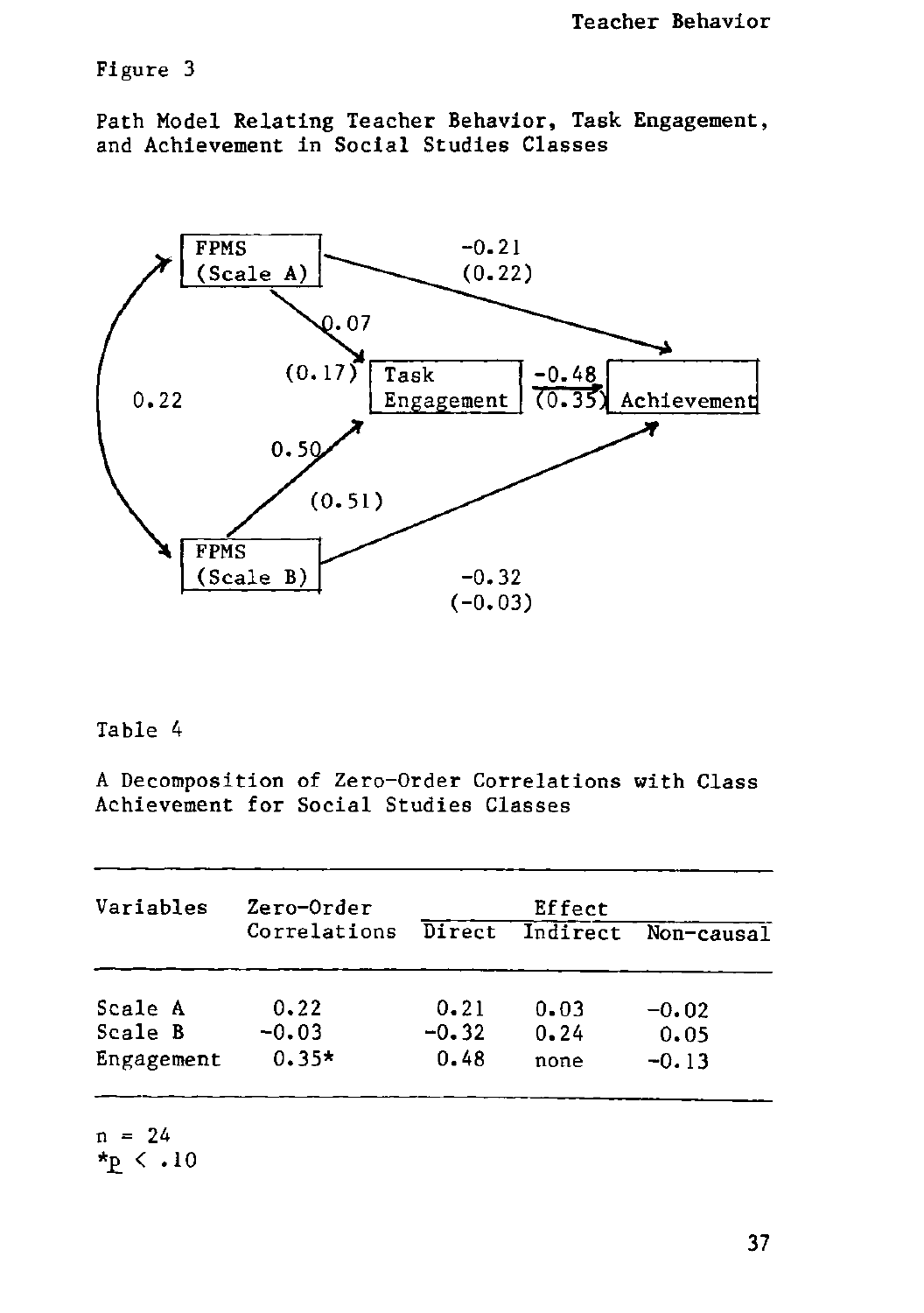the indirect and non-causal effects for this teacher **performance measure are essentially zero.**

Examination of Figure 3 reveals that for the social studies classes, task engagement emerged as an important facilitator of student learning (path coefficient  $= 0.48$ ). Its role as a mediating variable was associated with only the Scale B teacher behaviors (inhibitors of learning).

### Discussion

In this study, positive relationships indicated by zero-order correlation coefficients were observed between the measures of teacher behavior, student task engagement, and student achievement in both the mathematics and social studies classes. However, investigation of the nature and strength of the relationships among these variables using path analysis revealed that the pattern of the relationships and the nature of the causal paths differed somewhat across the two **content areas tested.**

Partial support was provided for the hypothesized role of task engagement serving as a mediating process variable between teacher behavior and student achievement in the social studies lessons. In contrast, this hypothesis was not supported in the mathematics lessons. The relationship between teacher behavior and student achievement was explainable by the direct<br>effect of teacher behavior (Scale B behaviors) on of teacher behavior (Scale B behaviors) on achievement. Task engagement served essentially no role in the causal path to achievement. The observed zero-order correlation between task engagement and achievement, though fairly substantial, was a spurious one and was explainable through the effect of teacher behavior on both achievement and engagement. This outcome is one which would have been missed completely in a cursory examination of the matrix of zero-order correlations among the variables of interest.

Our failure to document the hypothesized linkages between teacher behavior, task engagement, and student achievement in both settings does not disconfirm the hypothesis that task engagement serves as a mediating variable in the teaching-learning context. The nonobservance of significant linkages as hypothesized may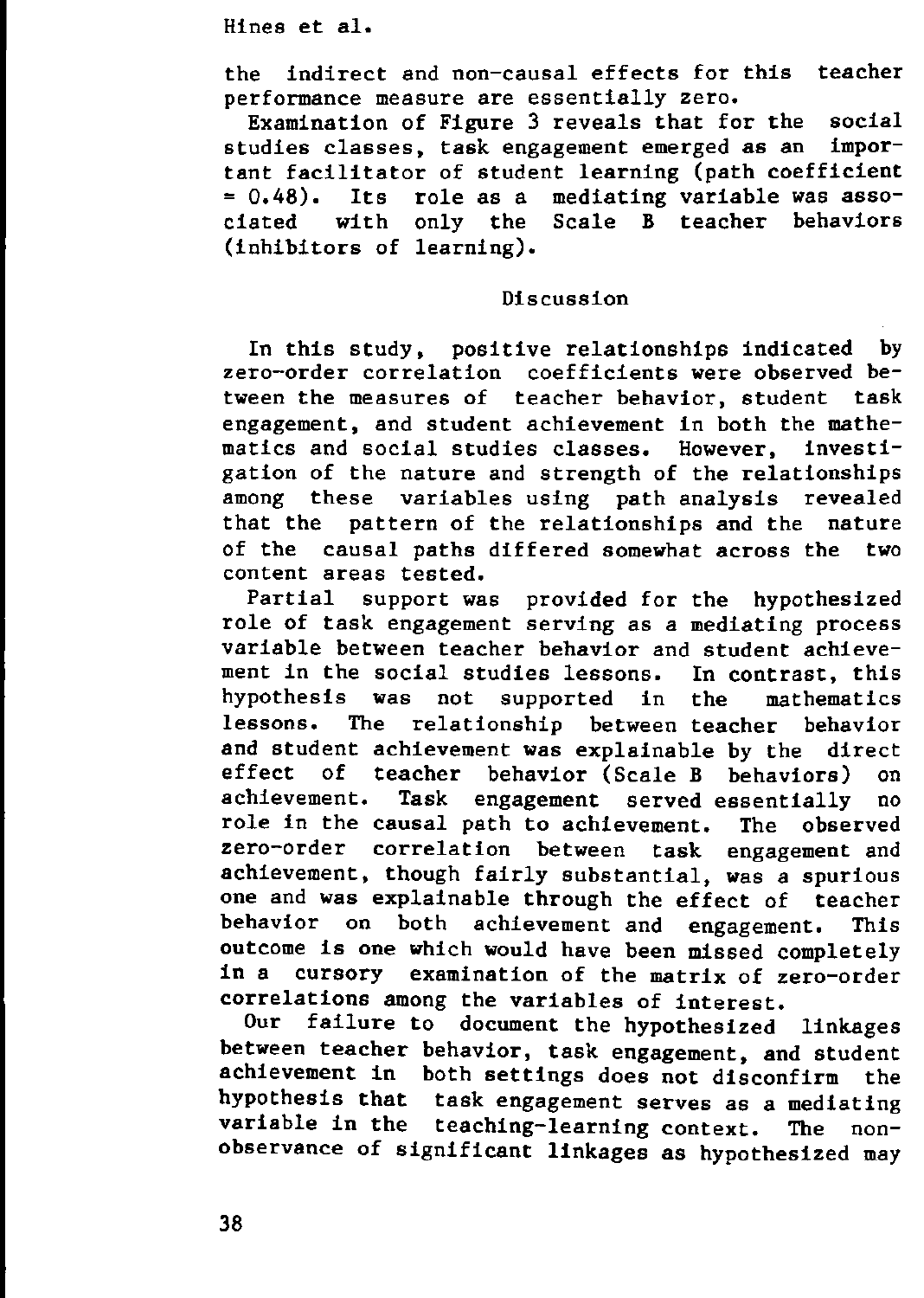Teacher Behavior

be due to a number of uncontrollable factors in a field study such as this. On the other hand, it may be that differences in the very nature of the context **and related activities across subject areas account,** in part, for differences in the patterns of relationships observed.

The differences in relationships among variables in the two content areas tested in this study serve as a reminder that caution should be exercised in generalizing such relationships across contexts. The technology for testing causal paths among variables in the teaching-learning context is available and is a natural and simple extension of multiple correlation. **The alternative, reliance on zero-order correlations,** leaves room for misinterpretation of relationships.

#### **References**

Florida Coalition for the Development of a Performance Measurement System (1983). Domains: Knowledge base of the Florida Performance Measurement System.

Tallahassee, Florida: Office of Teacher Education, Certification and Inservice Staff Development.

Teacher Education Internship Project (1984). Final Report, 1984. Tampa, FL: College of Education, University of South Florida.

- Micceri, **T.** (1983). A report on the reliability study for the Florida Beginning Teacher Evaluation Summative Instrument. Unpublished manuscript, University of South Florida.
- Li, C. c. (1975). Path Analysis: A Primer. Pacific Grove, CA: Boxwood Press.
- Pedhazur, **E. J.** (1982). Multiple Regression in Behavioral Research. NY: CBS College Publishing.

39